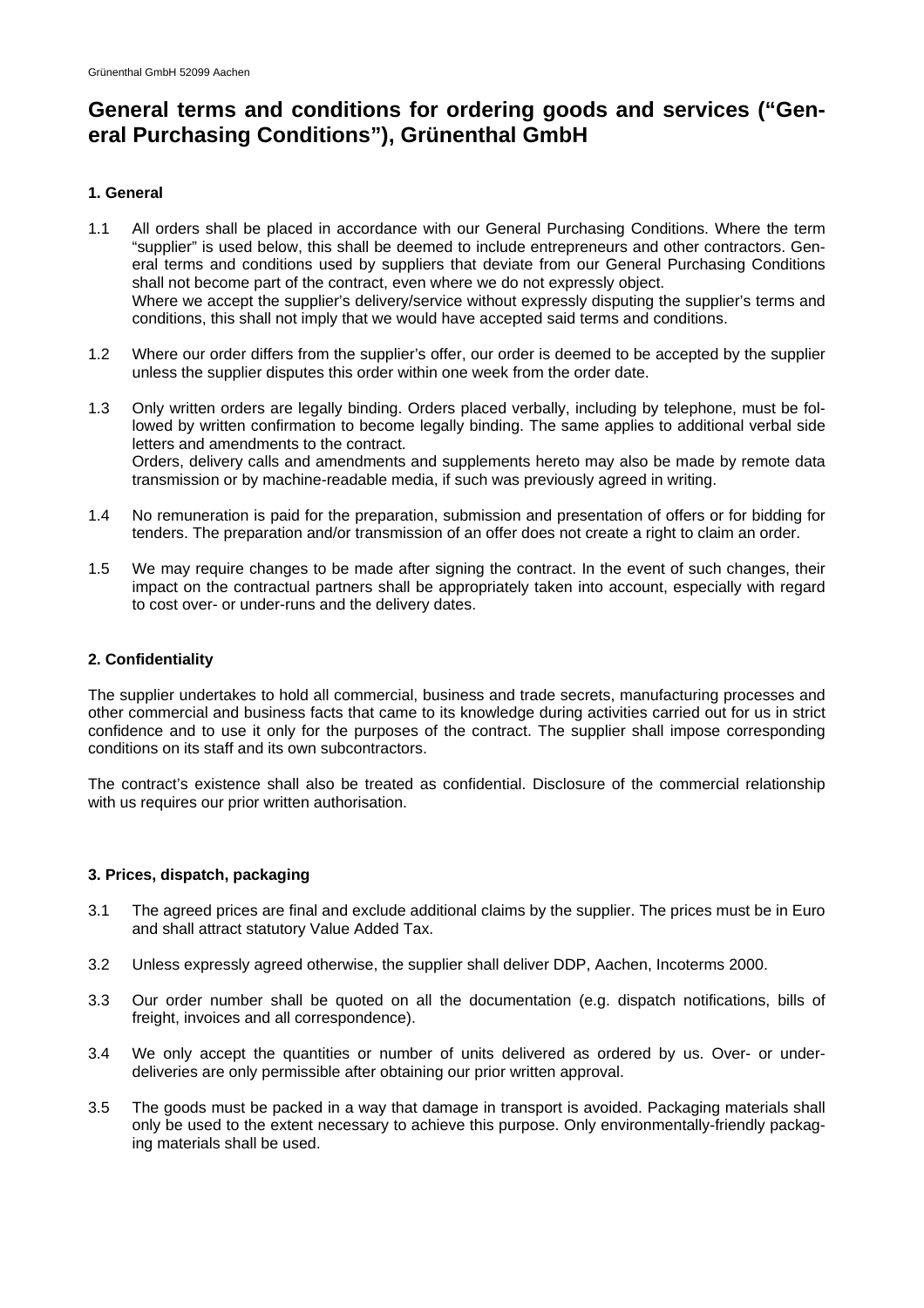Page: 2

## **4. Quality requirements for pharmaceutical products**

The ordered goods shall be manufactured and delivered in accordance with the quality standards attached to our order or specified by us separately. They shall be tested by the supplier in accordance with the AQL quotas specified by us. When delivering the goods, the required test certificates/analysis certificates prepared on the basis of these tests shall be attached to the corresponding delivery in duplicate.

In order to maintain uniform quality control at our end, the supplier undertakes to notify us immediately of all modifications relating to the manufactured goods' composition, production, quality control and subcontractors.

## **5. Invoicing and payment**

5.1 Invoices shall be sent separately to our postal address in the proper form in duplicate once delivery has been made, together with all associated documents and data (order number, including the item number listed on the order where relevant). Invoices submitted improperly are deemed to be received by us only from the time of rectifying same.

Copy invoices shall be clearly marked as such.

- 5.2 Payment shall be made using the normal commercial arrangements, either within 30 calendar days with 3% discount or after 60 calendar days net, calculated from delivery/performance and receipt of invoice.
- 5.3 When invoicing by number of items or weight, the number of items or weight assessed by us shall be deemed definitive.
- 5.4 If test certificates for materials have been agreed, they form an integral part of the delivery. They must be faxed to the agreed receiving site no later than in advance on the delivery date. In this event, the payment period for invoices starts not earlier than on receipt of the original of the agreed certificate.
- 5.5 In the event of defective delivery, we are entitled to retain proportionate payment until correct delivery is made.
- 5.6 Claims arising from contracts entered into with us may only be assigned with our written consent.

# **6. Delivery dates, delays, force majeure**

- 6.1 The agreed delivery dates are binding. Relevant for compliance with the delivery date or the delivery deadline is receipt of the goods at the receiving or usage site determined by us, or if acceptance of the performance is agreed upon or provided for by law, the date of successful acceptance of the performance.
- 6.2 If it becomes known to the supplier that an agreed delivery date cannot be met for any reason, supplier must notify us of same immediately in writing and state the reasons and the expected period of delay.
- 6.3 If the supplier's delivery is overdue, then in addition to legal claims we shall be entitled to liquidated damages in the amount of 0.3% of the contractual amount per day of delay, up to a maximum of 5% of the contractual amount. Our acceptance of the late delivery or of the late performance of the contractually agreed services does not imply waiver of any compensation claims.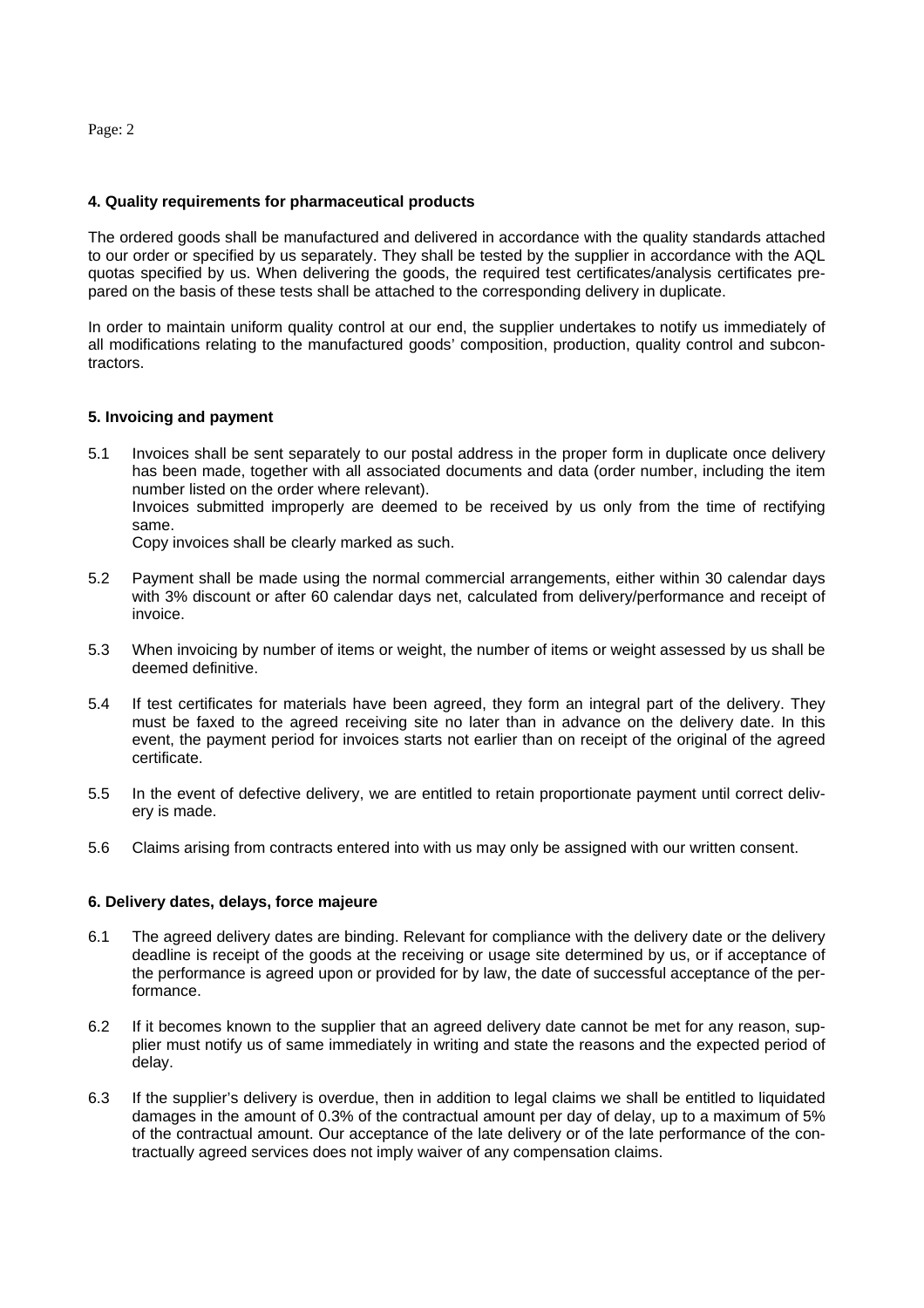Page: 3

- 6.4 The supplier can only assert the absence of necessary documents that we must supply where it has demanded the documents in writing and has not received them within a reasonable time.
- 6.5 Force majeure and strikes release the contractual partners from their performance obligations for the duration of the interference and to the extent of its impact. The contractual partners undertake, as far as is reasonable, to provide the required information immediately and to adapt their obligations to the changed circumstances in good faith. We shall be released in whole or in part from the obligation to accept the ordered delivery/service and in this regard entitled to rescind from the contract, where the delivery/service can no longer be utilised due to the delay caused by the force majeure or the strike, taking into account the financial

aspects. 6.6 In the event of delivery earlier than agreed, we reserve the right to return it at the supplier's expense. Where an early delivery is not returned, the goods shall be stored by us until the agreed delivery date at the supplier's expense and risk.

In the event of early delivery, we reserve the right to make payment only on the agreed due date.

6.7 We will only accept part-deliveries once this is expressly agreed. When making agreed partdeliveries, the amount still outstanding should be clearly shown.

#### **7. Return of documents**

The supplier shall properly keep all the documents placed at its disposal for the purpose of providing the contractually agreed deliveries/services, in particular layouts, drawings and films, and ensure that third parties do not have access to them. These documents shall be returned to us at our request during the contractual relationship, otherwise on expiration or termination of the contractual relationship, or shall be properly destroyed at our request. In the latter case, the supplier shall confirm proper destruction in writing.

#### **8. Warranty, guarantees**

8.1 The supplier warrants that all deliveries/services conform to state of the art technology, to the relevant legal provisions and to the regulations and guidelines of official authorities, trade and professional associations.

If deviations from these regulations are necessary in specific cases, the supplier must obtain our written consent to same. The supplier's obligation under a warranty for the deliveries/services is not abridged as a result of such consent. If the supplier has reservations concerning the type of implementation requested by us, it must notify us immediately in writing.

The supplier's contractual and/or statutory duties with regard to the delivered item are neither abridged nor voided as a result of our approval of drawings, calculations and other technical documents. This also applies to suggestions and recommendations made by us, except where expressly agreed otherwise.

8.2 The supplier undertakes to use environmentally-friendly products and processes in its deliveries/services insofar as it is financially and technically feasible, including in subcontracted supplies or ancillary services provided by third parties.

The supplier undertakes to provide us with the required safety data sheets at first delivery. In later deliveries this is only required if their contents or the delivered products have been modified.

The supplier shall indemnify us against all claims by third parties in the event that the supplier fails to provide us with the safety data sheets or does so belatedly. The same applies to all later amendments.